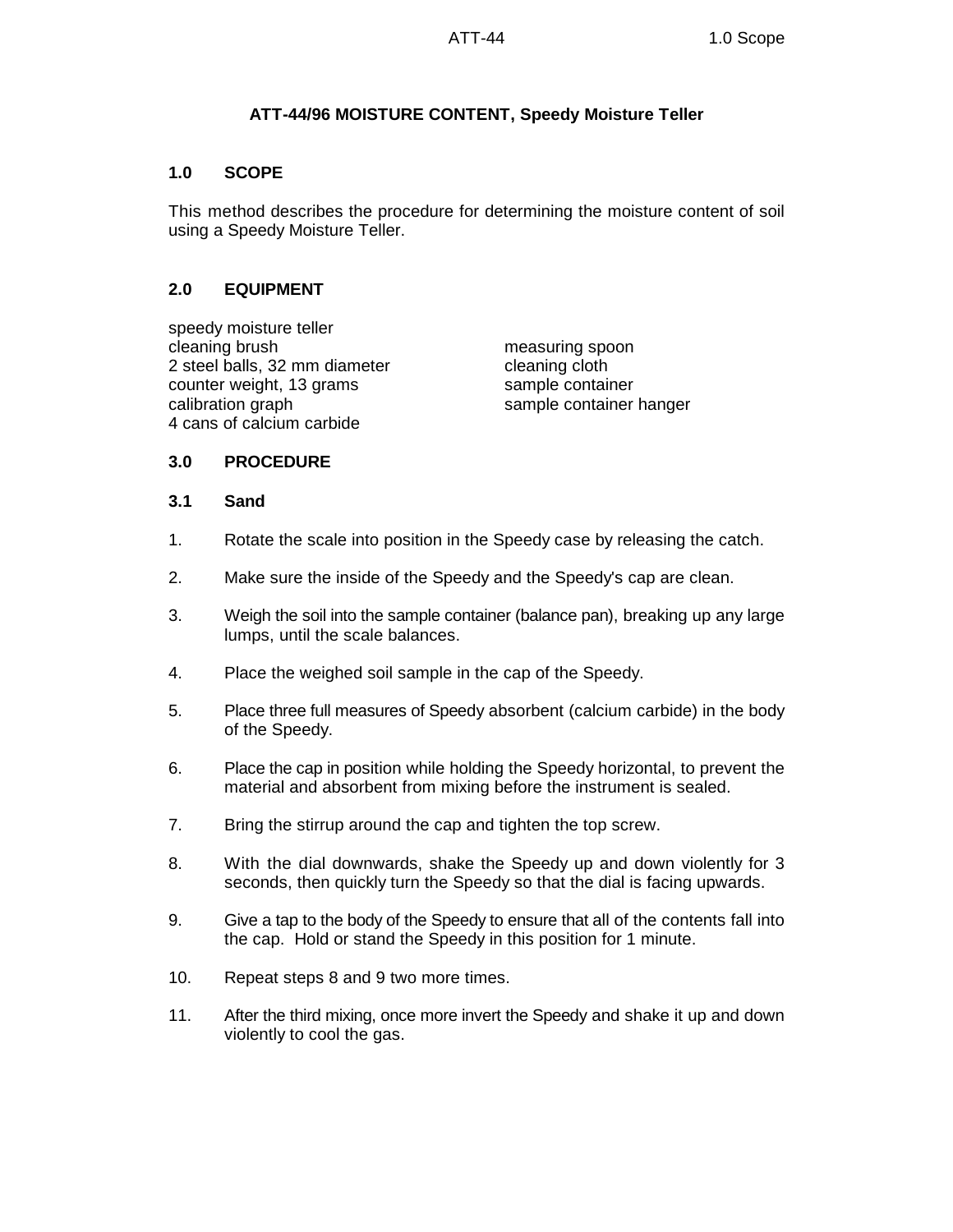- 12. Turn the Speedy to a horizontal position with the dial facing you at eye level. Lightly tap the dial with your finger. When the dial comes to rest, record the dial reading.
- 13. Slowly loosen the screw on the stirrup, and release the pressure within the Speedy away from you. Empty out the contents, and clean the instrument with the brush provided.
- 14. Refer to the calibration graph supplied with the instrument and convert the Speedy dial reading to moisture content in percent.
- **3.2 Clayey Soils**
- 1. Repeat steps 1 to 5 of Section 3.1.
	- **NOTE:** Where a moisture content in excess of the maximum reading indicated on the gauge dial is expected, hook the small brass weight supplied with the equipment through the link holding the scale pan cradle, and weigh in the normal manner. The brass weight reduces the sample size by half. Therefore, to determine the correct dial reading at the end of a test, the observed reading must be multiplied by 2.
- 2. Place two steel ball pulverizers in the body of the Speedy.
- 3. Place the cap in position while holding the Speedy horizontal, to prevent the material and absorbent from mixing before the instrument is sealed.
- 4. Bring the stirrup around the cap and tighten the top screw.
- 5. Turn the Speedy vertical so that the soil falls into the Speedy body. Then quickly turn the Speedy horizontal and rotate it for 10 seconds so that the pulverizers revolve around the inside circumference of the body.
- 6. Rest for 20 seconds, repeat the rotate-rest cycle, until the dial reading is constant, (usually within 3 minutes).
- 7. Repeat steps 12 to 14 of Section 3.1.
	- **NOTE:** If the brass weight was used, multiply the dial reading by 2 and use this corrected reading to determine the % moisture content from the calibration graph.